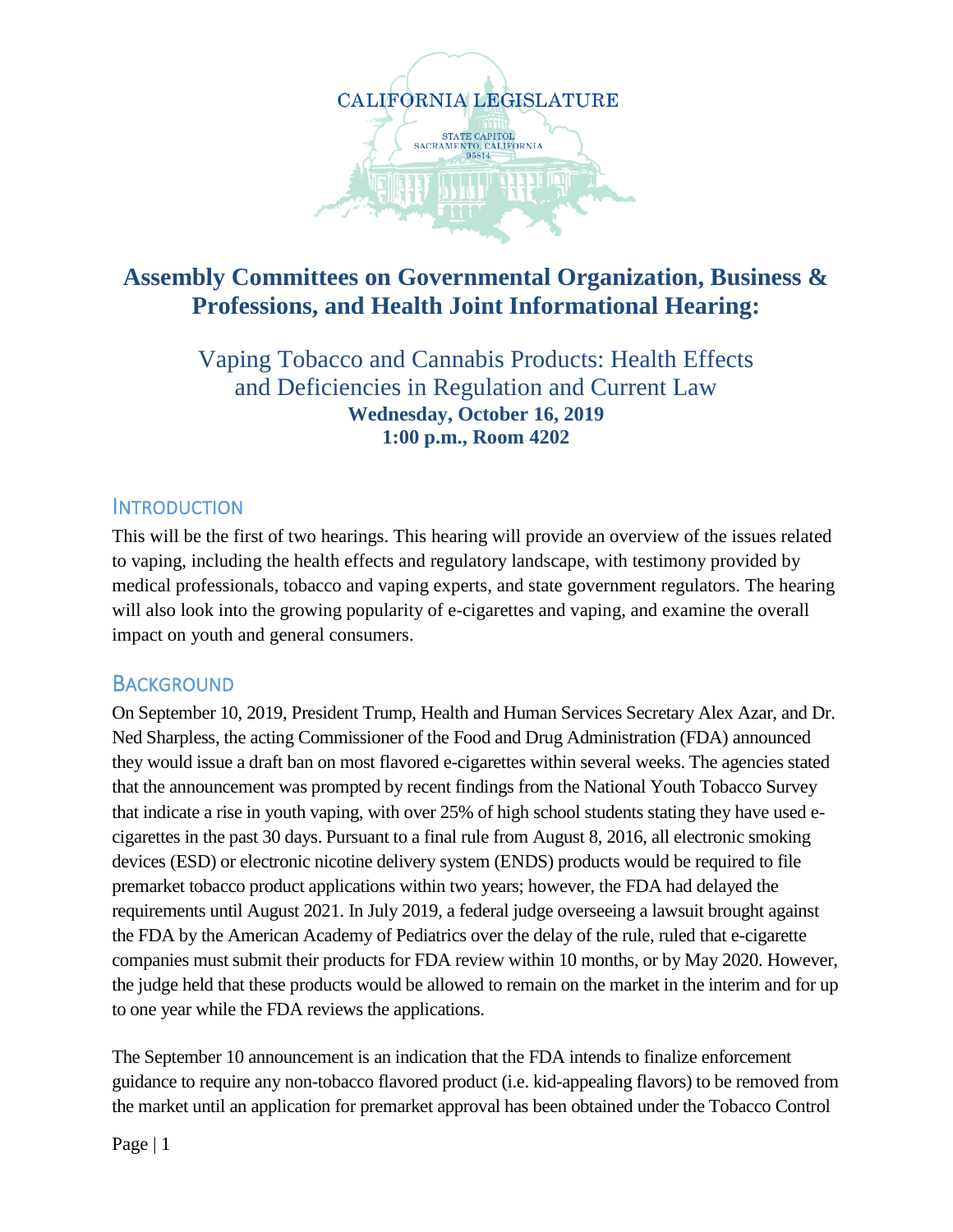Act. To provide a non-combustible nicotine option for adults, tobacco-flavored products will be exempt from the enforcement order. However, Acting Commissioner Sharpless stated action would be taken against tobacco-flavored products if children start to migrate to those products as well.

Prior to this announcement, in September 2018, Dr. Scott Gottlieb, the FDA Commissioner at the time, declared that youth vaping is now an epidemic, and the FDA initiated the Youth Tobacco Prevention Plan, which focuses on preventing youth access to tobacco products, curbing the marketing of tobacco products aimed at youth, and educating teens about the dangers of using any tobacco products. The FDA then issued 12 warning letters to companies that continued to advertise and sell products to youth. The FDA also sent letters to five ESD manufacturers whose products were sold to kids during the FDA's ramped up enforcement period: JUUL, Vuse, MarkTen, blu e-cigs, and Logic, which comprise 97% of the e-cigarette market. The FDA requested that these companies provide robust plans on how they will address the widespread use of their products by minors or face increased enforcement.

These federal initiatives are a result of a multistate outbreak of lung injuries related to vaping. According to the Centers for Disease Control and Prevention (CDC), as of October 8, 2019, 1,299 lung injury cases associated with using e-cigarette, or vaping, products have been reported to CDC from 49 states and one U.S. territory. Twenty-six deaths have been confirmed in 21 states, including three in California. All patients have reported a history of using e-cigarette, or vaping, products. Most patients report a history of using products containing Tetrahydrocannabinol (THC) [the psychotropic ingredient in marijuana]. The latest national and regional findings suggest products containing THC play a role in the outbreak. Health officials are advising that people avoid using vaping devices of all kinds, whether loaded with nicotine or THC from cannabis. According to the CDC, the demographics of the lung injury cases are as follows: approximately 70% of patients are male; approximately 80% of patients are under 35 years old; sixteen percent of patients are under 18 years old; and 21% of patients are 18 to 20 years old.

It should be noted that e-cigarettes are not currently approved by the FDA as an aid to quit smoking. The U.S. Preventive Services Task Force, a group of health experts that makes recommendations about preventive health care, has concluded that evidence is insufficient to recommend e-cigarettes for smoking cessation in adults, including pregnant women. However, ecigarettes may help non-pregnant adult smokers if used as a complete substitute for all cigarettes and other smoked tobacco products. To date, the few studies on the issue are mixed. A Cochrane Review found evidence from two randomized controlled trials that e-cigarettes with nicotine can help smokers stop smoking in the long term compared with placebo (non-nicotine) ecigarettes. However, there are some limitations to the existing research, including the small number of trials, small sample sizes, and wide margins of error around the estimates. A recent CDC study found that many adults are using e-cigarettes in an attempt to quit smoking. However, most adult e-cigarette users do not stop smoking cigarettes and are instead continuing to use both products (known as "dual use").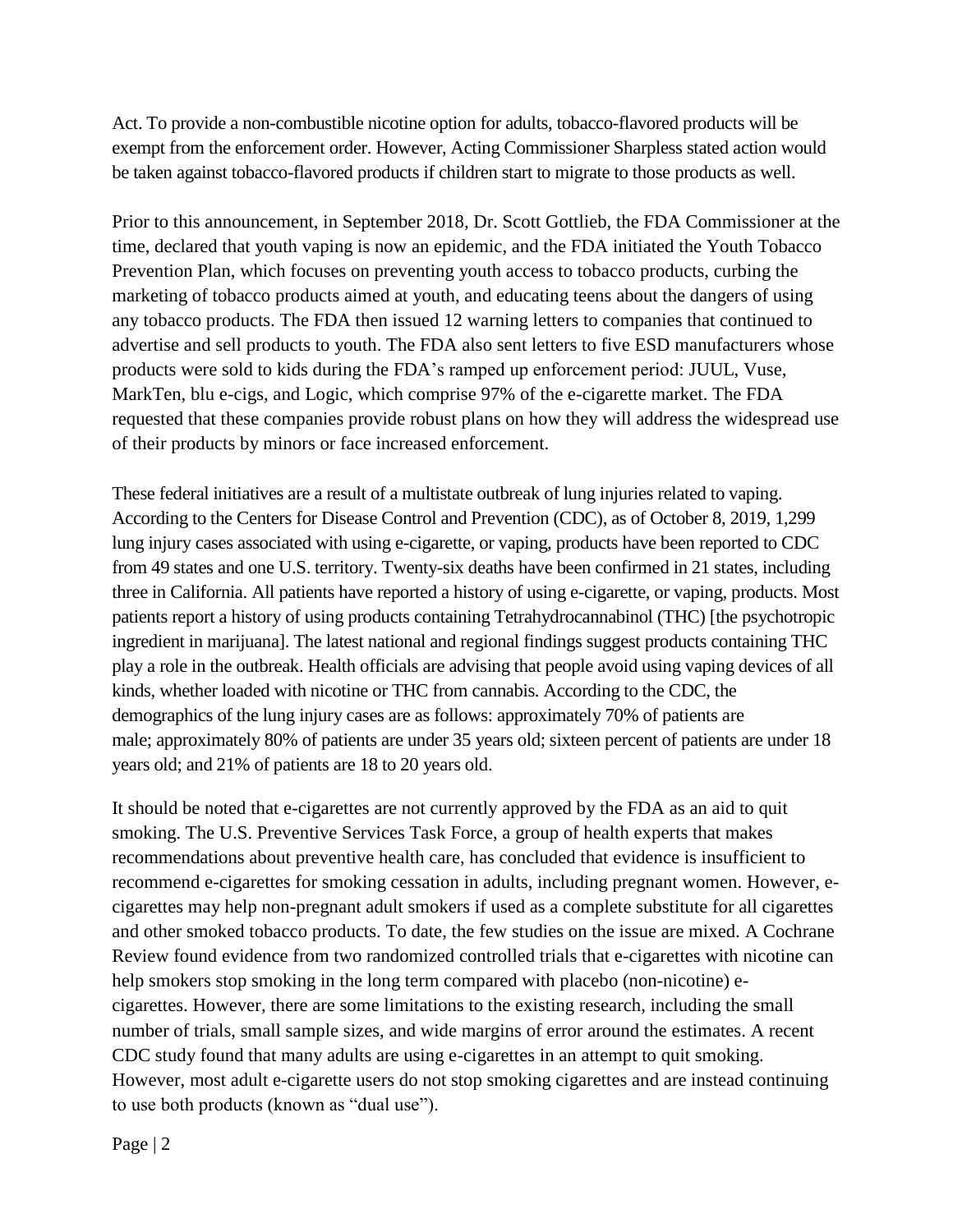According to Jeff Chen, Director of the UCLA Cannabis Research Initiative, to date there has never been a study on vaping cannabis. The current vaping crisis has focused attention on the substances used to dilute cannabis oil for vaping and little is known about what happens when those products are heated. There are also concerns about the devices used to vape nicotine and cannabis, which almost exclusively come from China. The federal government has left it to the states to create testing standards, while companies in the industry have sought to reassure consumers that their cannabis oil does not contain harmful chemicals. California tests cannabis and vaping products for pesticides and other contaminants from licensed entities. The lack of research stems from a longstanding federal prohibition on cannabis that has further impacted health studies on overall vaping products, which happens to be the fastest-growing market.

Within the last month, Massachusetts announced a four-month ban on the sale of all vaping products. New York and Michigan imposed bans on sales of flavored products, and the retailers Walmart and Kroger announced they would stop selling e-cigarettes. On September 27, 2019, Washington Governor Jay Inslee, through an executive order, called for the state to impose an emergency ban on all flavored vaping products, including those that contain nicotine and THC. On October 2, 2019, Utah health officials announced emergency rules requiring all tobacco retailers that sell e-cigarettes to post notices regarding the dangers of vaping unregulated THC products, and on October 7, 2019, Hawaii state officials issued an advisory to vaping.

#### CALIFORNIA INITIATIVES

On September 16, 2019, Governor Gavin Newsom issued an executive order directing the California Department of Public Health (DPH) to launch a \$20 million statewide digital and social media public awareness campaign to educate youth, young adults, and parents about the health risks associated with vaping nicotine and cannabis products. DPH was also tasked with developing recommendations to reduce smoking among young adults and teens by establishing warning signs with health risks where vaping product are sold, and on product advertisements. The Governors' executive order also directs the California Department of Tax and Fee Administration (CDTFA) to develop recommendations to remove illegal and counterfeit vaping products from stores and include nicotine content in the calculation of the existing tax on electronic cigarettes. On September 24, 2019, DPH issued a health advisory urging everyone to refrain from vaping, no matter the substance or source.

DPH, other states, the CDC, the FDA, local health departments, and health care providers are investigating what is in the vape materials that is making people sick. In the health advisory DPH notes that, "All individuals put themselves at risk any time they inhale a foreign substance into their lungs. The risk of vaping for any individual may include serious illness and death. Vaping is not just a concern for youth; the vaping cases under investigation affect youth and adults alike."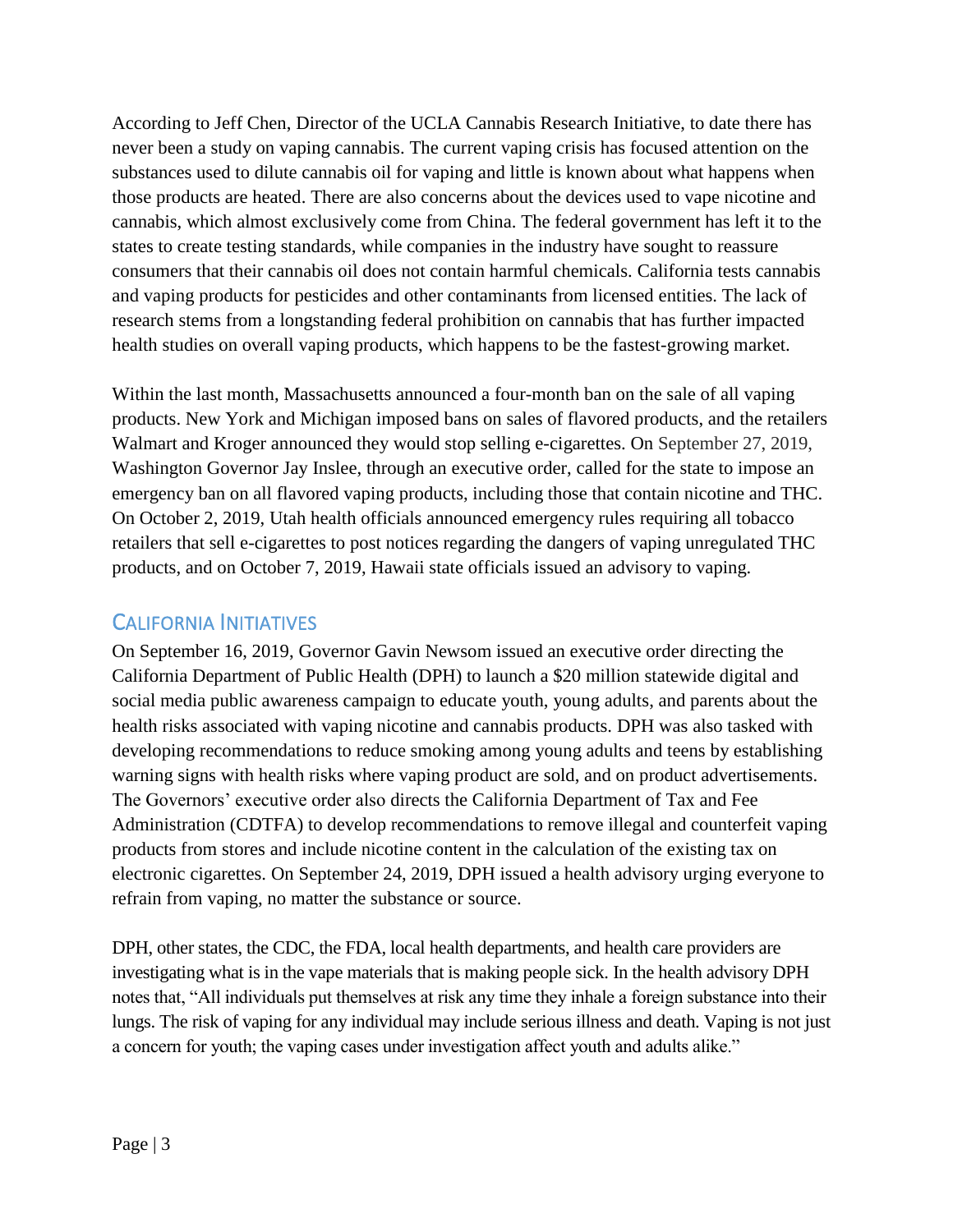## VAPORIZERS, E-CIGARETTES, AND ENDS

According to the FDA, vapes, vaporizers, vape pens, hookah pens, electronic cigarettes (ecigarettes or e-cigs), and e-pipes are some of the many terms used to describe ENDS. ENDS are noncombustible tobacco products. These products, or devices, use an "e-liquid" that may contain nicotine, as well as varying compositions of flavorings, propylene glycol, vegetable glycerin, and other ingredients. The liquid is heated to create an aerosol that the user inhales. ENDS may be manufactured to look like conventional cigarettes, cigars, or pipes. Some resemble pens or USB flash drives. Larger devices, such as tank systems or "mods," bear little or no resemblance to cigarettes. These devices are also used to vaporize cannabis.



Use of e-cigarettes, now the most popular tobacco product among teens, has jumped 78% among high school students compared with 2017, with 20.8% (more than 3 million) of high schoolers now using e-cigarettes, according to new FDA data. The data also show that more than half of those high schoolers (51.2%) use menthol- or mint-flavored e-cigarettes. Research has demonstrated that flavored tobacco products play an important role in youth vaping. Almost a third of the middle and high school students who used e-cigarettes in 2016 said the availability of flavors is a main reason they used the products, according to a report from the CDC and the FDA. A study that included both middle and high school students found that 43% of youth who ever used e-cigarettes tried them because of appealing flavors. The majority of youth e-cigarette users think they vaped only flavoring, not nicotine, the last time they used a product, according to an annual national survey of more than 40,000 students from the University of Michigan *2016 Monitoring the Future* study, even though 99% of e-cigarettes sold in most brick-and-mortar stores contain nicotine. California monitors smoking rates among high school students using the California Student Tobacco Survey, administered by DPH on a biennial basis. One in eight California high school students currently use tobacco products, with the most used product among all student being ESDs (10.9%). In addition, 86.4% of youth tobacco users reported using flavored tobacco products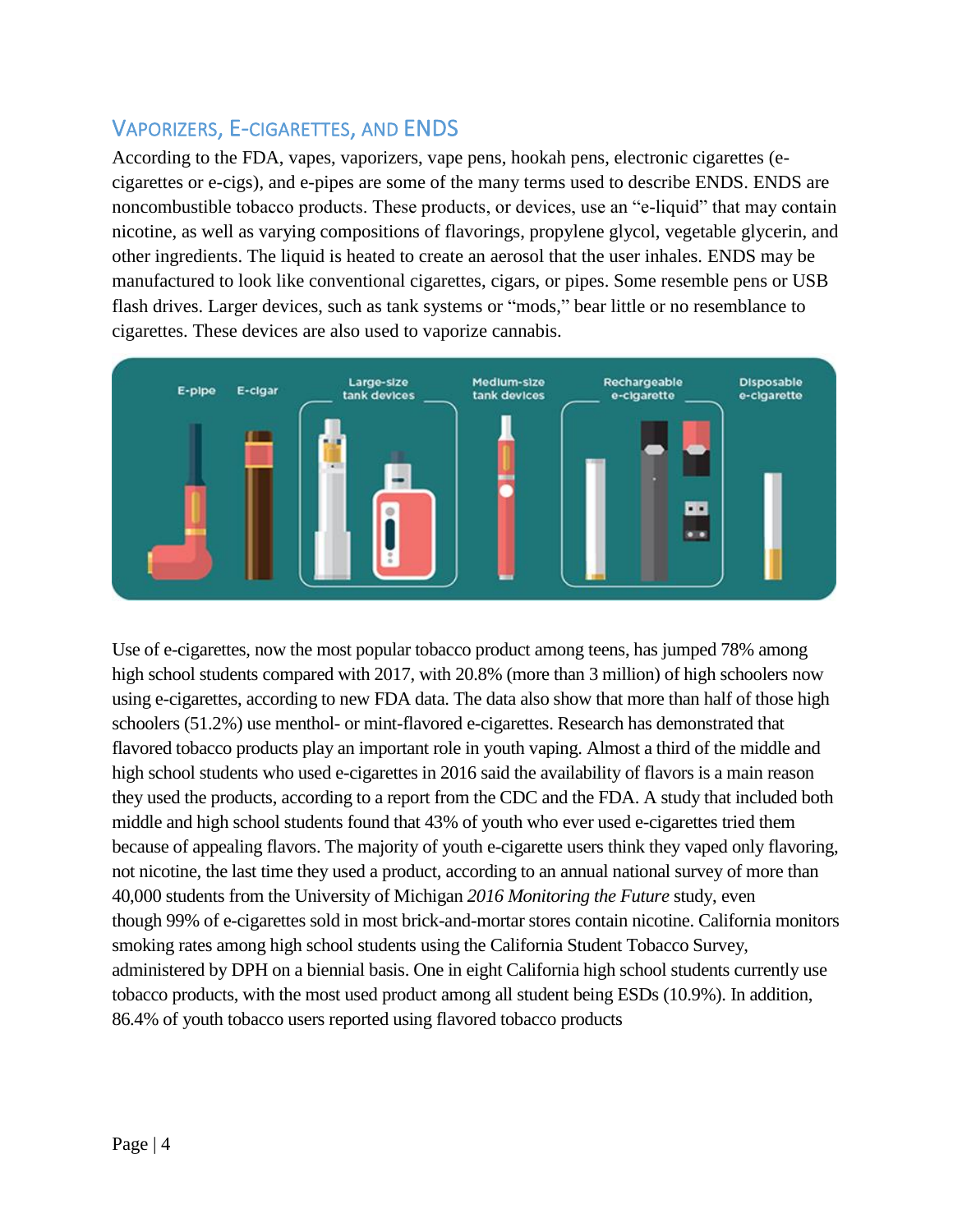#### HEALTH IMPACTS OF VAPING

While there is little research on the health effects of vaping THC, in light of the recent outbreak of vaping related injuries/illnesses, the CDC recommends while the investigation is ongoing, that people consider refraining from using e-cigarette, or vaping products, particularly those containing THC. Adults who used e-cigarettes containing nicotine to quit cigarette smoking are encouraged not to return to smoking cigarettes, and anyone who recently used an e-cigarette or vaping product having symptoms like those reported in this outbreak, see a healthcare provider.

The CDC also states that anyone who uses an e-cigarette or vaping product should not buy these products (e.g., e-cigarette or vaping products with THC or Cannabidiol (CBD) oils) off the street, and should not modify or add any substances to these products that are not intended by the manufacturer. The CDC notes that youth, young adults, and pregnant women should not use ecigarette or vaping products and adults who do not currently use tobacco products should not start using e-cigarette or vaping products.

The CDC's recommendations are bolstered by a growing body of research on the effects of ecigarette use. A survey of recent studies, published in 2019 in the *American Journal of Respiratory and Critical Care Medicine, Journal of the American College of Cardiology, and Cardiovascular Toxicology,* found that e-cigarette aerosol with nicotine caused a significant increase in heart rate and arterial stiffness, having an acute impact on vascular and pulmonary function. A Yale study published in July of 2019 in the *American Journal of Preventative Medicine,* focused on the effects of the common flavoring vanillin, which is banned from combustible cigarettes, but allowed in e-cigarettes, and was found to irritate airways when combined with the acetals (molecules) in the aerosol, also known as vapor, produced by JUUL. A March 2018 Dartmouth study, published in the peer reviewed *Public Library of Science Journal*, concluded that, based on existing scientific evidence related to e-cigarettes and optimistic assumptions about the relative harm of e-cigarette use compared to cigarette smoking, e-cigarette use currently represents more population-level harm than benefit. The study also shows that, for every additional adult who quits smoking using e-cigarettes; there are 80 additional youth who initiate daily tobacco use through e-cigarettes.

Although there have been claims that e-cigarettes assist in quitting smoking, e-cigarettes are not currently approved by the FDA as a quit smoking aid. The U.S. Preventive Services Task Force, a group of health experts that makes recommendations about preventive health care, has concluded that evidence is insufficient to recommend e-cigarettes for smoking cessation in adults, including pregnant women.

### TOBACCO LAWS AND REGULATIONS

Although there are robust combustible tobacco laws and regulations at the federal level, ecigarettes have not yet been the subject of final federal regulations. In 1992, Congress passed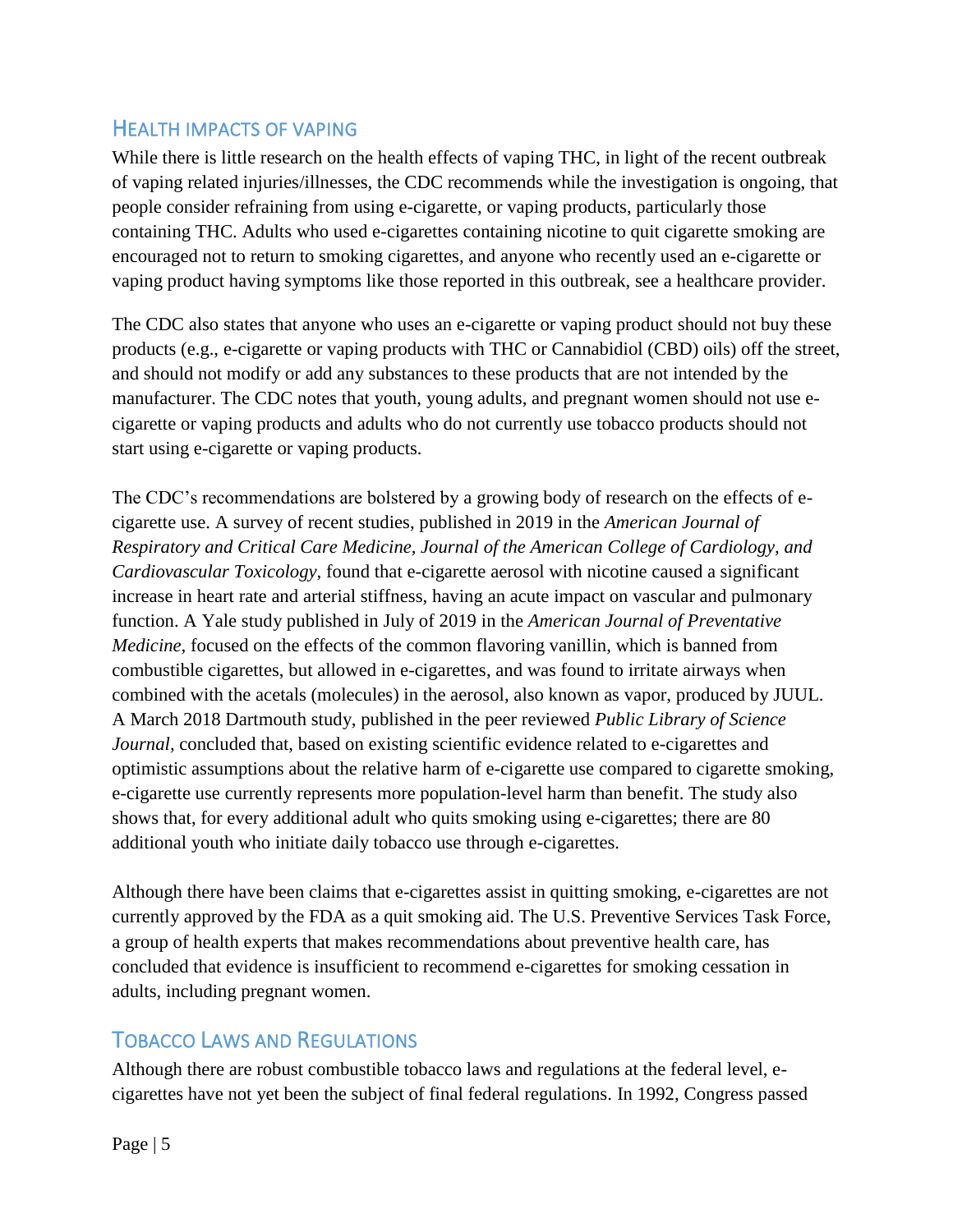Section 1926 of Title XIX of the federal Public Health Service Act, commonly called the Synar Amendment. The Synar Amendment requires states to pass and enforce laws that prohibit the sale of tobacco to individuals under 18 years of age. It also requires federal alcohol and substance abuse block grant funding to be applied to enforce state law in a manner that can reasonably be expected to reduce the illegal sales rate of tobacco products to minors. Up to 40% of the block grant funding can be withheld from states for not complying with the Synar Amendment. In response to the Synar Amendment, in September 1994, the Stop Tobacco Access to Kids Enforcement Act (STAKE Act) was signed into law in California to address the increase in tobacco sales to minors and fulfill the federal mandate. The STAKE Act created a new statewide enforcement program authorizing regulatory actions against businesses that illegally sell tobacco to minors.

Federal law banning cigarette advertisements on television and radio went into effect in 1971; however, smokeless tobacco products were not banned until 1986. The Master Settlement Agreement (MSA) is an accord reached in November 1998 between the state Attorneys General of 46 states (including California), five U.S. territories, the District of Columbia, and the five largest tobacco companies in the U.S. concerning the advertising, marketing, and promotion of tobacco products. In addition to requiring the tobacco industry to pay the settling states approximately \$10 billion annually for the indefinite future, the MSA set standards for, and imposed restrictions on, the sale and marketing of cigarettes by participating cigarette manufacturers including targeting youth, using cartoons to advertise tobacco products, using brand-name merchandise, and sponsoring youth-oriented events. E-cigarettes are not part of this agreement. Under the MSA, states must pass laws requiring non-participating manufacturers to make payments to the state based on their cigarette sales, and, to diligently enforce the payments requirements by tracking all cigarettes sold in the state.

In California, e-cigarettes are included in the definition of tobacco products and the same limits apply to e-cigarettes as to combustible cigarettes, including limits on where they may be used. Existing California law prohibits the sale of tobacco products, including electronic cigarettes to individuals under age 21, but does not limit or restrict the types of flavors of electronic cigarettes. Recent efforts at the state and local level have focused on restricting the sale of tobacco products instead of advertising practices to avoid First Amendment challenges. Over 30 cities in California have passed local ordinances that ban the sale of flavored tobacco products. For example, the City of San Francisco recently banned the sale of all flavored tobacco products and e-cigarettes, including mint and menthol. The Los Angeles County Board of Supervisors voted unanimously on October 1, 2019, to ban flavored tobacco products, including menthol, taking effect in 30 days from the vote.

Approved by voters in 2016, Proposition 56 increased taxes on cigarettes and other tobacco products, including e-cigarettes, by \$2.00 starting in April 2017. It should be noted that that the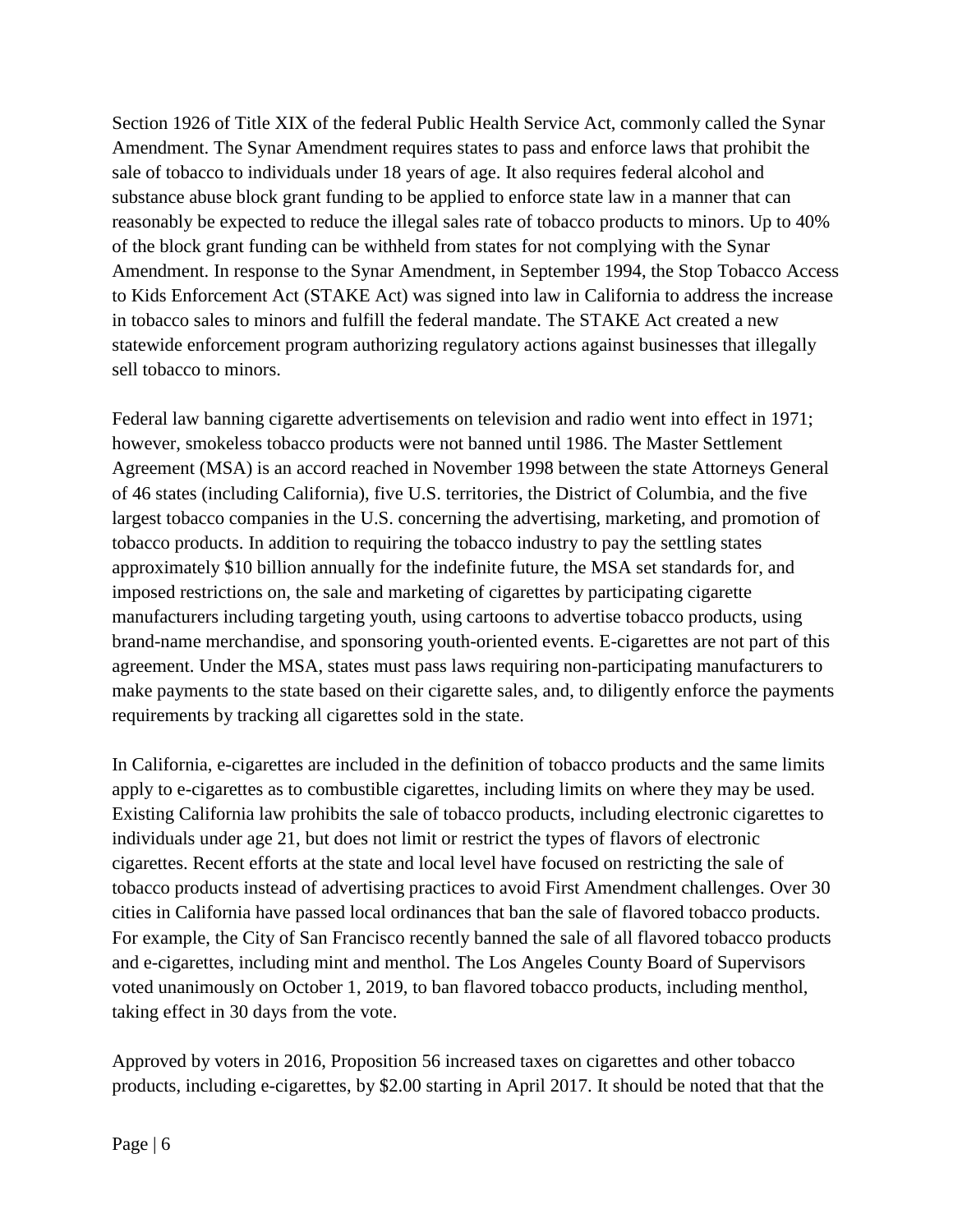current vapor product tax is collected based on a percentage of the wholesale price of the end product sold to the consumer. The Proposition specifically allocates \$30 million of annual revenue to the California Department of Justice (DOJ). These funds support local agencies to enforce tobacco-related statutes and ordinances, including reducing the illegal sale of tobacco products to minors. Grantees may use grant funds to enforce state and local laws related to the illegal sale and marketing of tobacco products to minors and youth including: retailer compliance checks, retailer training programs, installation of signage, youth outreach, tobacco retail license inspections, and/or preventing and deterring use of tobacco products on school premises. On October 2, 2019, the Attorney General announced that 76 local agencies would receive a total of \$30.5 million in Proposition 56-authorized funds for 2019-20 through the DOJ's Tobacco Grant Program. The local entities, which include school districts, police departments and sheriff's offices, can use the money to hire additional officers and roll out enforcement programs and educational outreach initiatives.

In addition to being required to verify the purchasers' age for tobacco sales, retailers of cigarettes and tobacco products in California must have a Cigarette and Tobacco Products Retailer's License. As of June 9, 2016, state law expanded the definition of a tobacco product for cigarette and tobacco products retail licensing purposes to include nicotine products, electronic nicotine or other vaporized liquid delivery devices, and any component, part, or accessory of a tobacco product. Effective January 1, 2017, any retailer that sells any product included in the expanded definition of tobacco products is required to obtain and maintain a Cigarette and Tobacco Products Retailer's License from the CDTFA in order to engage in the retail sale of these products. A retailer's license is valid for a 12-month period, is not assignable or transferable, and must be renewed annually. A license fee payment is required for each retail location at initial registration, every year at the time of renewal. Many cities also have local licensing requirements, which may be more restrictive than state licensing requirements.

DPH also enforces the STAKE Act and its enforcement authority includes conducting unannounced inspections of retailers selling tobacco products to ensure retailers are not selling to youth. According to DPH, it conducted 4,675 compliance inspections and collected \$265,100 in civil penalties in fiscal year (FY) 2018-19. Currently, DPH is required to notify the CDTFA within 60 days of the final adjudication of a retailer's third, fourth, or fifth violation within a five-year time frame, however, DPH did not have any retailers that fit these criteria in FY 2018- 19. DPH received an additional \$1.9 million in local assistance funding in FY 2019-20 to allocate grants to local entities for enforcement activities. According to CDTFA as of August 1, 2019, there are 30,685 registered cigarette and tobacco retail locations in California.

### CANNABIS LAWS AND REGULATIONS

The regulation and study of the cannabis industry is particularly complex. Although the federal government considers cannabis a controlled substance, 33 states now allow its use for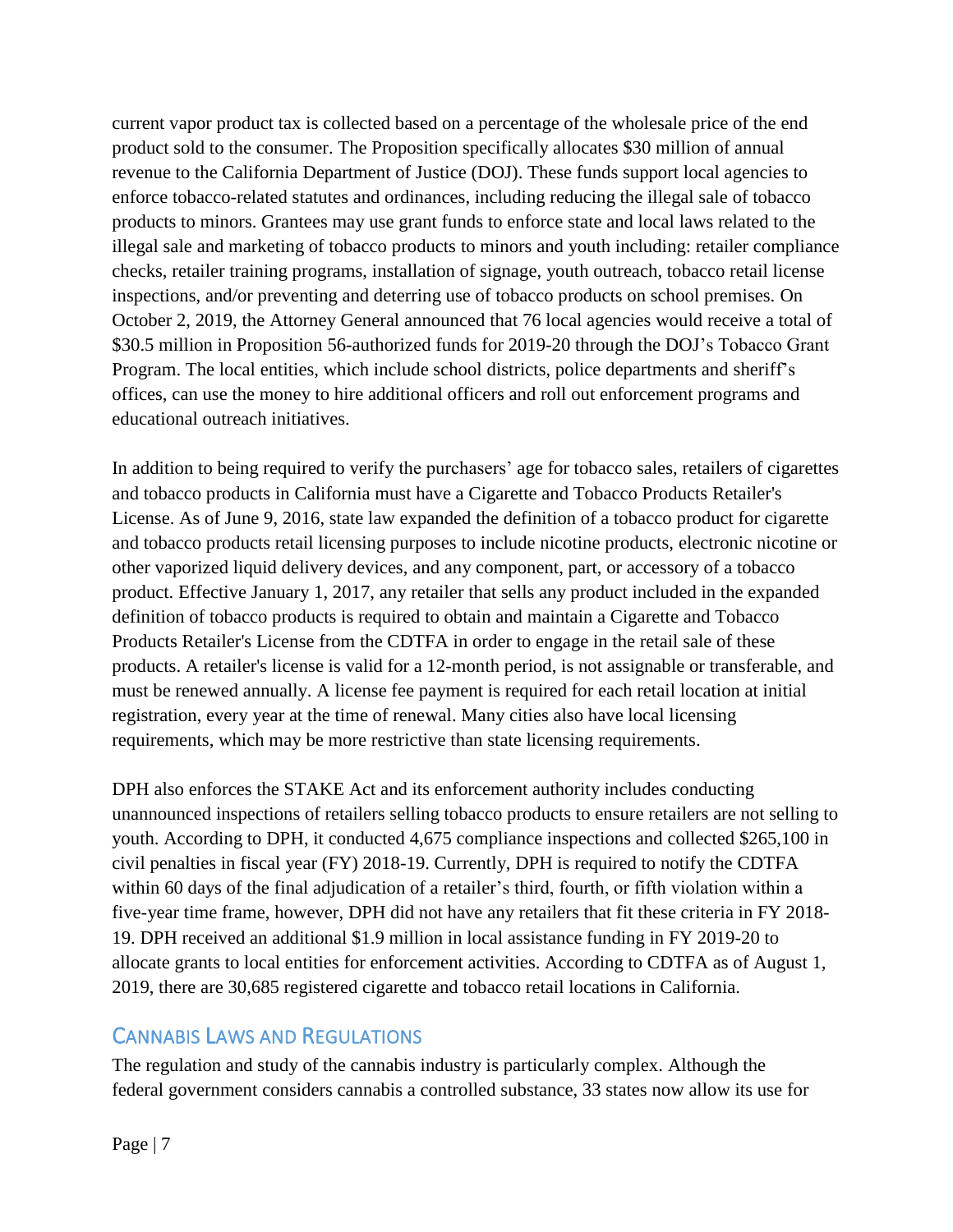either recreational or medicinal purposes, or both. Hundreds of cannabis products are sold, legally and illegally, such as THC oil, or cannabis oil with THC. The FDA has warned some sellers of cannabis product supplement not to make health claims, but so many are doing so that the agency cannot monitor them all. Liquid nicotine and THC, sometimes sold in cartridges for use in vaping devices can each contain oils that may be safe to swallow but can damage the lung when vaporized into a mix of unknown chemicals. The CDC has noted that many vaping injuries have been linked to unregulated THC products.

California first legalized cannabis for medical consumption through Proposition 215, also known as the Compassionate Use Act, in 1996. Proposition 215 protected qualified patients and primary caregivers from prosecution related to the possession and cultivation of cannabis for medicinal purposes. The Legislature passed the Medical Cannabis Regulation and Safety Act (MCRSA) in 2015. MCRSA established for the first time, a comprehensive statewide licensing and regulatory framework for the cultivation, manufacture, transportation, testing, distribution, and sale of medicinal cannabis to be administered by the Bureau of Cannabis Control within the Department of Consumer Affairs, DPH, and the California Department of Food and Agriculture.

Shortly following the passage of MCRSA in November 2016, California voters passed Proposition 64, the "Control, Regulate and Tax Adult Use of Marijuana Act" (AUMA), which legalized adult-use cannabis. In California, licensed cannabis retailers are required to sell products obtained from a licensed cannabis manufacturer that have been tested by a licensed laboratory. Cannabis products sold by licensed sources are tested for a variety of chemicals, pesticides, microbial impurities, and heavy metals. Under MCRSA, DPH was given the duty of promulgating regulations governing the labeling of all manufactured cannabis products, including determining a universal symbol to be used to mark all edible cannabis products.

DPH's Manufactured Cannabis Safety Branch (MCSB) released its final regulations in January of 2019. Under these regulations, a universal symbol must be placed on an inhaled product container, like a vape cartridge, if that container is separable from the outer-most packaging, like a vape pen. Existing emergency regulations required the universal symbol to be at least one-half inch by one-half inch and to be black in color.